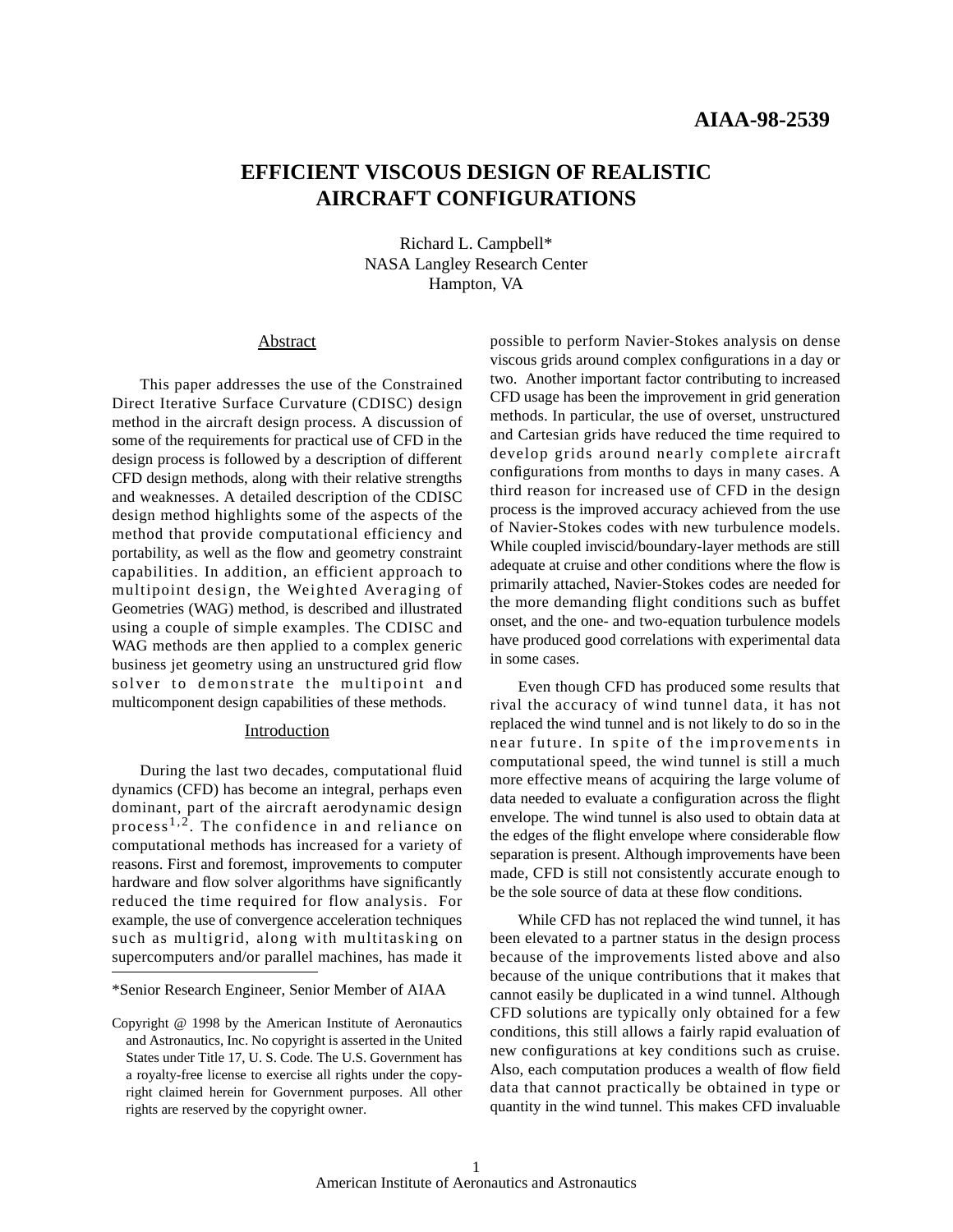in locating and diagnosing problem areas that lead to poor aerodynamic performance. This capability also points to what may be the most important advantage that CFD has over the wind tunnel - the ability to rapidly develop configurations that have improved aerodynamic performance. While expert aerodynamicists in the past certainly did produce configurations with good performance using cut-and-try approaches in the wind tunnel, the automated CFD design methods available today can produce significantly improved configurations in much less time. This is not to say that expert aerodynamicists are no longer needed, but that they now have additional tools to help them achieve their goals. These goals include not only producing a design with the best performance, but also reducing the time required to do so. This will be accomplished both by reducing the time to complete each design cycle as well as by reducing the number of cycles needed to arrive at the final configuration.

The author had the opportunity to observe the impact of CFD in the aircraft design process first-hand in 1996 when he and other NASA personnel were invited to participate on-site in the design of the MD-XX commercial transport at what was then the Douglas Aircraft Company (DAC). This cooperative effort had a two-fold objective: 1) to assist DAC in the application of CFD analysis and design methods developed by NASA; and 2) to expose the developers of these methods to the actual design environment so that future codes might be more readily adapted into the design process. While the airplane project was eventually cancelled, the CFD codes were successfully used to produce a configuration with good aerodynamic performance, and participation in the process yielded some insights into the strengths and weaknesses of the CFD methods. These insights, along with information gathered from discussions with designers and aerodynamicists from other companies, led to the following list of desirable attributes in a CFD analysis or design method that is to be used in a design project environment: quick set-up time, robustness, short turnaround time, accuracy, and ease in interpreting the results. For design methods, the capability of including geometry as well as flow constraints were also important features. Since this list is fairly generic, some specific comments on each item, particularly as it relates to design codes, will be given below.

Surface definition and grid generation are still the big drivers in determining the setup time for a design, especially for complex configurations. While multiblock grids have been generated around configurations with multiple components, the process is tedious, especially if point-matching at the block interfaces is required. Overset structured grids are easier to develop and were used extensively in the MD-XX project, but even they can present problems in juncture regions. The most promising approaches to quick grid generation for complex configurations appear to be the unstructured and Cartesian grid methods, where grid generation times are measured in days as opposed to weeks or months. It should be pointed out, however, that most design methods use grid perturbation methods, so that the ease of modifying a grid becomes more important than the initial grid generation time. The setup time for a design problem is also affected by the selection of design variables, constraints, etc., but as experience in using the various methods is gained, this appears to be less of an issue. Code robustness is also an important factor in reducing design cycle time. This often has to be traded against the desire for shorter turnaround times since acceleration techniques such as multigrid or larger time steps occasionally lead to less stability in the flow solver. From the author's experience, it is best to specify flow solver convergence levels between design cycles and the size of design changes to ensure a successful code run even at the expense of speed, since submitting a second run after a code failure generally takes longer than a slower first run.

One important issue that became apparent during the MD-XX design experience was the requirement for accuracy in the design process. Accuracy is affected by factors such as geometric complexity and fidelity, grid resolution, and modeling of the flow physics. For this configuration, some designs were performed where these factors were lacking and the projected benefits were not realized when the new configuration was analyzed in the primary code used for drag evaluation. This result made it clear that, while simpler configurations and grids may be useful for preliminary studies, a design method that uses the same grids and flow solver that is used for final analysis would be highly desirable.

A final observation relates to the need to include both flow and geometry constraints in the design process. Unconstrained designs can give an indication of ultimate potential improvements, but requirements from other disciplines such as manufacturing and structures will limit what can actually be obtained. Even within the aerodynamic discipline, requirements from other design conditions can restrict the benefit that can be achieved at a primary design point. This points to the need for a constrained multipoint design capability that can include these influences early in the design process. It also became apparent during the MD-XX design exercise that a tool that would allow the designer to quickly assess how well a design met these constraints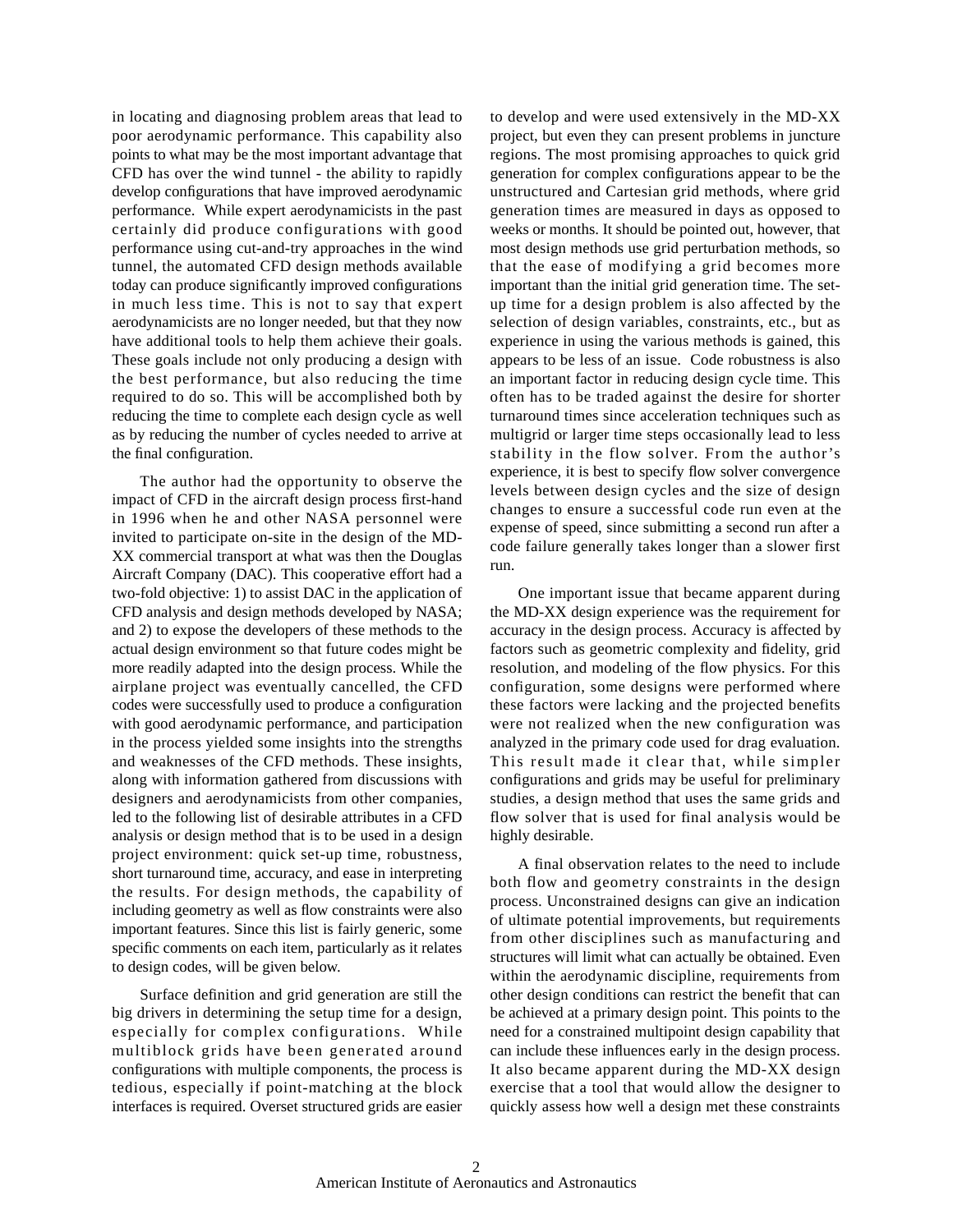and design objectives would be very useful. In general, this was accomplished through various plotting packages, but the process was not very efficient. With these observations in mind, the following section will discuss some of the types of automated CFD design methods that are currently available, their relative strengths and weaknesses, and how they can complement one another in the design process.

## Design Methods

In the aerodynamic design process, the following three questions must be addressed: 1) what is the desired flow improvement?; 2) how can that improvement be obtained?; and 3) what factors tend to limit the improvement? The first question usually relates to a global aerodynamic parameter such as lift or drag that is, in turn, tied to a global aircraft parameter such as range or fuel efficiency. This parameter is ultimately related to customer mission and/or cost requirements.

The question of how to obtain the desired improvement in the global aerodynamic parameter can be approached in a couple of ways. The parameter can be directly addressed in the formulation of an objective function for optimization (e.g., minimize drag). This approach has the advantage of not requiring any a priori knowledge of relationships between geometry and flow changes, but tends to be expensive since this information must be determined computationally. Often, however, the desired flow improvement is indirectly obtained by relating it to another flow characteristic. For example, induced drag may be reduced (at least in theory) if the spanwise loading is moved toward an elliptic distribution. Similarly, wave and viscous drag components can be reduced by specifying chordwise pressure distributions that have reduced shock strengths and mild pressure gradients, respectively. This indirect approach requires that the designer have a good understanding of the physics that underlie the flow improvement, but may allow designs to be obtained at less expense if the relationships between geometry changes and these flow parameters are known.

In order to answer the second question, then, the designer must determine: a) what gets changed to try to bring about the improved flow; and b) what are the magnitude and direction of those changes. The first part involves the selection of design stations and design variables and, depending on the design method, can play an important role in determining the ultimate cost of a design. The main factor in the cost of a design, however, is tied to how b) is answered; i.e., what design method will be used to determine the changes. A number of methods are available, each with its own set of advantages and disadvantages that the designer must consider, all within the context of computer resource and time limitations. Some of the types of methods are discussed below, generally in order of decreasing time required.

The first category of design method considered is general search methods, such as genetic algorithms<sup>3,4</sup> and simulated annealing methods $5$ . These methods have been receiving more attention recently because of their ability to search a design space that has multiple minimums. The methods are also very robust since only the value of the objective function, and not its gradient with respect to the design variables, is required. The major disadvantage of these methods is that they typically require hundreds or thousands of analysis runs to evaluate the design space for even fairly simple cases. Also, these methods do not try to locate the actual minimum, so that once the region of the minimum is found, a gradient-based method must then be used to search for the final minimum value.

Probably the most widely used design methods fall into the category of gradient-based optimization. This process involves computing the sensitivity derivatives of the objective function with respect to the design variables, estimating the design changes that will lead to improvement, then making the changes and reevaluating the new design. The simplest but most costly method for determining the sensitivity derivatives is the finitedifference approach<sup>6-8</sup>. This method typically requires hundreds of analysis runs for a single 3-D design case. One approach that reduces the time required to obtain the derivatives, although at the expense of increased computer memory, is to compute the derivatives analytically. In some cases<sup>9</sup>, the derivatives are already available as part of the flow analysis method, but in general additional code must be generated to differentiate the flow equations. This coding can be manually generated<sup>10</sup> or may be developed using an automated method such as  $ADIFOR<sup>11</sup>$ . In reference 11, the differentiation has been implemented in an incremental iterative form that significantly reduces the high memory requirements usually associated with sensitivity analysis. Another approach that appears to be even more efficient is the adjoint method $12-15$ . Like the analytic approach just described, this method also requires additional coding to solve one or more flow adjoint equations, but the additional memory requirements are nominal, and this approach can reduce the cost of determining the sensitivity derivatives for each design cycle to about twice the cost of a flow solution. This approach has been implemented with both Euler and Navier-Stokes flow solvers and the time for a design is reported to be about 20-50 equivalent analysis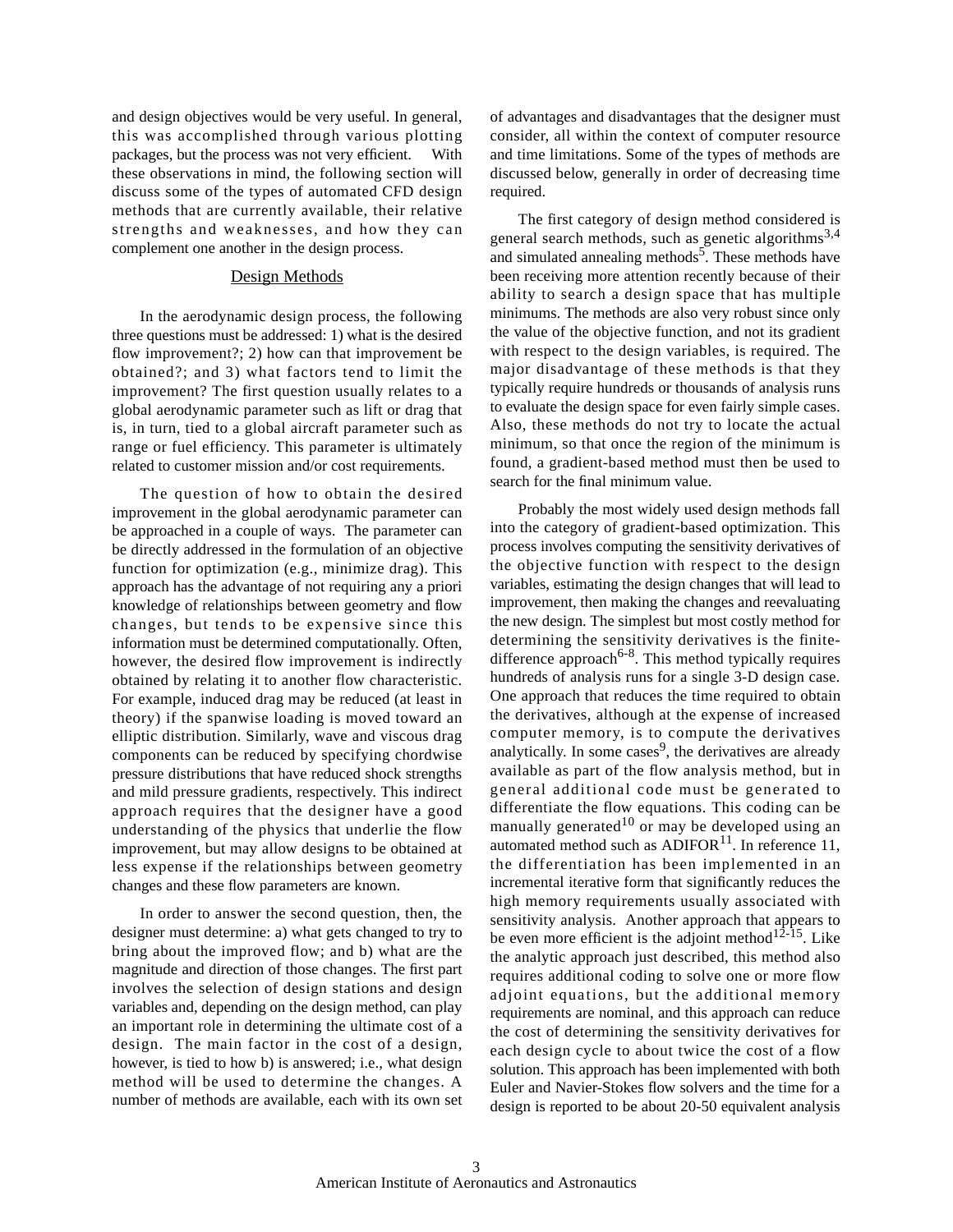runs. Both the automated differentiation and adjoint approaches are closely tied to specific flow solvers and are thus not easily coupled with other codes. The finitedifference approach, in contrast, is very portable.

As discussed above, an advantage of the general search methods as well as the gradient-based methods is that they do not require an understanding of the flow physics that relate to an improved design. Thus they can actually be used to determine what flow state will lead to improved aerodynamic performance. This information, whether obtained from optimization, analytical studies, or empirical data, is a crucial requirement for the third category of design codes, knowledge-based methods. These methods are usually much faster than the above approaches because the sensitivity derivatives are already known, at least approximately, so that the only time involved is for the iterative application of the design rules to determine a final configuration. Like the finite-difference optimization approaches, these methods tend to be modular and easily coupled with different flow solvers. The Constrained Direct Iterative Surface Curvature (CDISC) design method $16-18$  falls into this category and will be described in the subsequent section.

The third design question, that of what limits the design, is usually expressed in terms of flow and geometry constraints. Geometry constraints, such as thickness or leading-edge radius, are generally easy and inexpensive to incorporate into a design method since they do not require information from the flow solver. The only issue that can arise with some methods is compatibility with target pressure distributions. This difficulty can usually be avoided by not specifying the entire pressure distribution, but by prescribing only characteristics such as gradients or maximum levels in regions of importance. Flow constraints, such as lift or pitching moment, can be more costly to use, especially for the adjoint method which requires separate adjoint equations to be programmed and solved for each flow constraint (unless it can be expressed as a penalty to the objective function). Also, the performance of the configuration at off-design conditions can be used as a flow constraint, which adds at least one additional flow solution per design cycle regardless of the design method.

# CDISC Design System

A flow chart for the CDISC design system is shown in figure 1. The CDISC module (shown in gray), is indirectly coupled with a flow solver using a Unix script. After a user-specified number of flow solver iterations, the current geometry and flow variables are sent to the CDISC module via grid and restart or flow solution (such as PLOT3D) files. The surface coordinates and pressure coefficients at the design stations are then extracted. For structured grids, this extraction is done within the CDISC module. For unstructured grids, it was necessary to develop auxiliary codes to perform this function as well as to interpolate the design changes back to the grid points<sup>19</sup>. These auxiliary codes have recently been extended to allow design stations to be defined along geometric patch boundaries in addition to the original arbitrary cutting planes.

Once the required surface information is obtained, the target pressure distributions needed in the basic DISC module are developed by systematically modifying the current analysis pressures based on the flow constraints. As an alternative, a prescribed target pressure distribution can be input, but experience has shown that this approach is usually less robust and slower to converge, since knowing in detail what the pressures should be at every point on the surface is difficult. The constraint approach tends to modify only pressures in selected regions to achieve the desired characteristics, allowing the flow in other areas to develop as required to maintain a reasonable geometry.

The flow constraints in CDISC can be grouped into 3 general categories: 1) global, which influence multiple design stations (e.g., spanload distribution); 2) section, which affect values on both surfaces of an airfoil (section lift or pitching-moment coefficient); and 3) surface, which are applied to a single aerodynamic surface (shock strength or pressure gradient). Multiple passes are made through the flow constraints in an attempt to satisfy all of the requirements. Since the constraints can be prioritized, optimization can be simulated by overconstraining a given value and letting the CDISC module adjust it to the minimum value that will allow the higher-priority constraints to be satisfied.

An example of a flow constraint that combines both section and surface characteristics is illustrated in figure 2. This constraint modifies the baseline target pressures to define an "optimum" supercritical rooftop pressure distribution for a given lift coefficient. To accomplish this, an empirically-derived expression for the maximum allowable supercritical compression gradient is adjusted in level, with the aft extent determined from another expression for reasonable shock location, until the desired lift coefficient is obtained. For the design result shown, the pitching moment was also constrained to match that of the original airfoil, resulting in changes to the pressures in other regions as well. The point of this example is that the flow constraints in CDISC were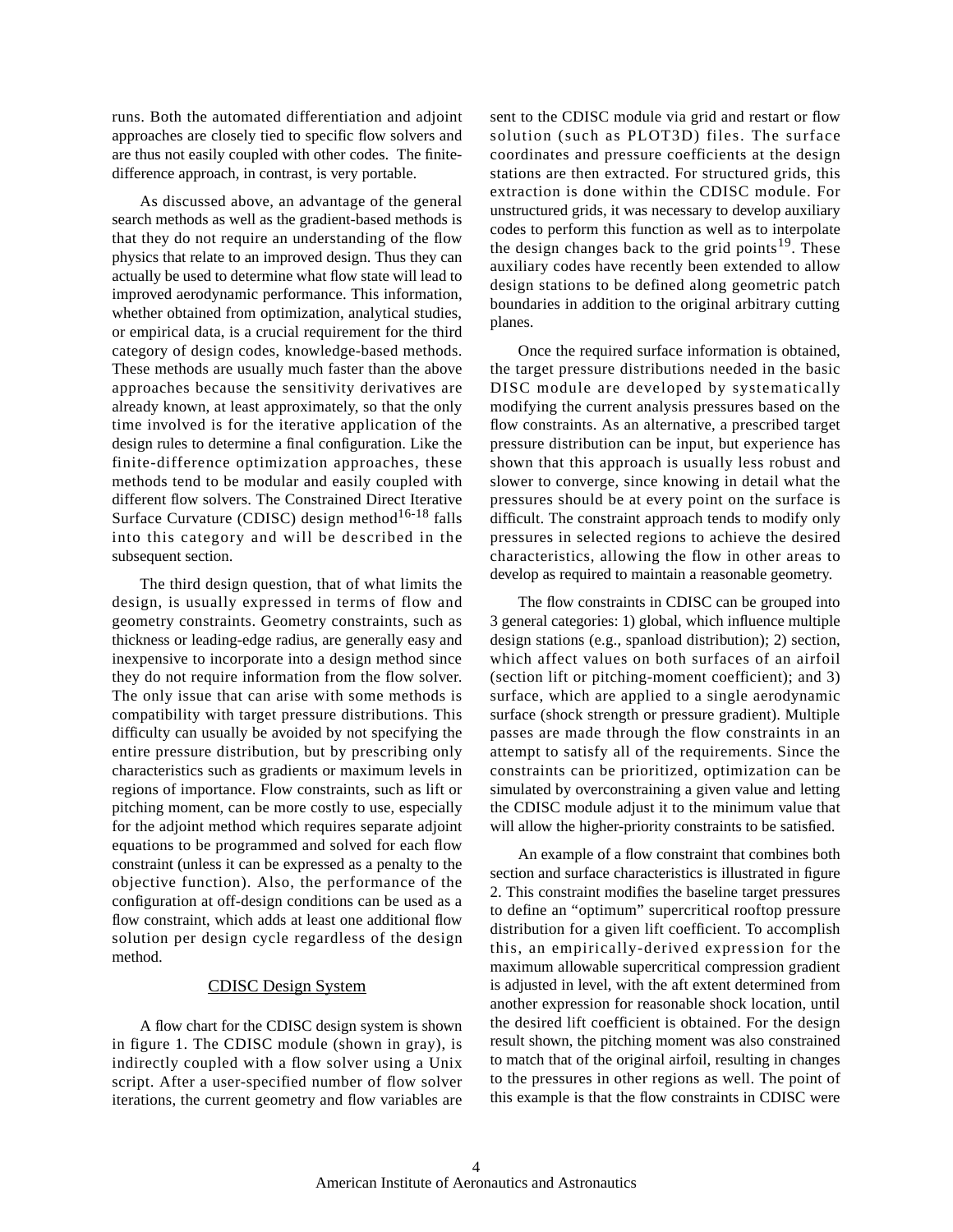able to automatically produce a target pressure distribution that met the lift and moment requirements while reducing the drag coefficient from 0.0166 to 0.0100. It should be noted that, since the empiricallyderived expressions for the rooftop are related to the surface geometry, the target was redefined for each design cycle based on the current flow and geometry characteristics.

The CDISC module then uses the basic DISC method $^{20}$  to modify the surface geometry to match the target pressures. This method was originally based on analytically-derived expressions relating a change in surface curvature to a change in surface pressure coefficient. Recent studies have indicated that functions based on Mach number give better results than the original pressure functions; therefore these new Machgeometry relationships have been used for the results shown in this paper. Since these relationships (one for subsonic local flow, one for supersonic) are known ahead of time, and the design can be converged in parallel with the flow solution, the DISC approach is a very efficient way of solving this inverse problem. The method can be used at subsonic, transonic, or supersonic speeds and, although strictly valid only for attached flows, it has been successfully used for design at buffetonset conditions when significant flow separation was present.

The new design surface geometry is evaluated relative to the geometry constraints and, if violations are found, it is further modified to meet those constraints. In this sense, geometry constraints take precedence over flow constraints, although in most cases both sets of constraints are met by the final design. As with the flow constraints, global, section, and surface geometry constraints may be specified and multiple passes are made through the constraints in an attempt to satisfy all of them. Some of the geometry constraint options that are available include twist distribution, local or maximum thickness, leading-edge radius, trailing-edge included angle, volume, chordwise and spanwise curvature, and a hard surface. The hard surface constraint is used to define a region that the design surface is not allowed to enter and will be illustrated in a later design example.

The final operation required before returning to the flow solver is to modify the computational grid to reflect the new surface geometry. For structured grids, the changes in surface geometry are linearly lofted along grid lines between design stations. The volume grids are then perturbed to reflect the surface changes either within the CDISC module, or by using some auxiliary grid projection tools developed for use with overset grids<sup>21</sup>. For unstructured grids, the design changes are linearly interpolated to the surface grid points, and the volume grid is modified using the spring analogy<sup>19</sup>.

The new volume grid is then returned to the flow solver and the solution is continued using the old restart file. Since the old flow variables are assigned to points which may have changed locations, a spike in the residual typically occurs, but the level usually drops quickly and by the final design cycle has returned to a reasonable level of convergence. Since the flow solver does not have to be fully converged after each design cycle, it is usually possible to obtain a well-converged design in 10-20 design cycles, which takes approximately as much time as a single converged flow analysis. While a minor time penalty due to multiple restarts is incurred with this indirect coupling approach as compared to a direct coupling of CDISC with the flow solver, it yields benefits such as ease of portability and code maintenance as well as reduced flow solver memory requirements. The CDISC module has been indirectly coupled with several block-structured grid Navier-Stokes flow solvers (TLNS3DMB $^{22}$ , CFL3D $^{23}$ , PAB3D<sup>24</sup>, and FLOMG<sup>25</sup>), the OVERFLOW oversetgrid flow solver<sup>26</sup>, and with the USM3D<sup>27,28</sup> and  $FUN2D<sup>29</sup>$  unstructured-grid flow solvers.

#### Multipoint Design with CDISC

As mentioned earlier, it is highly desirable for an aerodynamic design method to account for requirements imposed by other disciplines as well as other flow conditions. While the CDISC method described in the previous section does allow for disciplines such as structures and manufacturing to influence the design through the geometry constraints, it does not generate sensitivity information that could be used in a multipoint optimization method. In order to provide a multipoint design capability that is consistent with the goal of using the same grids and flow solver that are used for final analysis, the following simple procedure, referred to as the Weighted Averaging of Geometries (WAG) method, was developed.

A flow chart illustrating the WAG method for a two-point design problem is shown in figure 3. In this procedure, geometries developed from designs at each of the design points will be used as shape functions and combined to minimize an objective function. The process begins by performing a design at each of the design points, then analyzing the resulting geometries at the other design conditions. An objective function is formulated based on the drag coefficients at each design condition, and the function is evaluated for each of the two configurations. For example, if the two design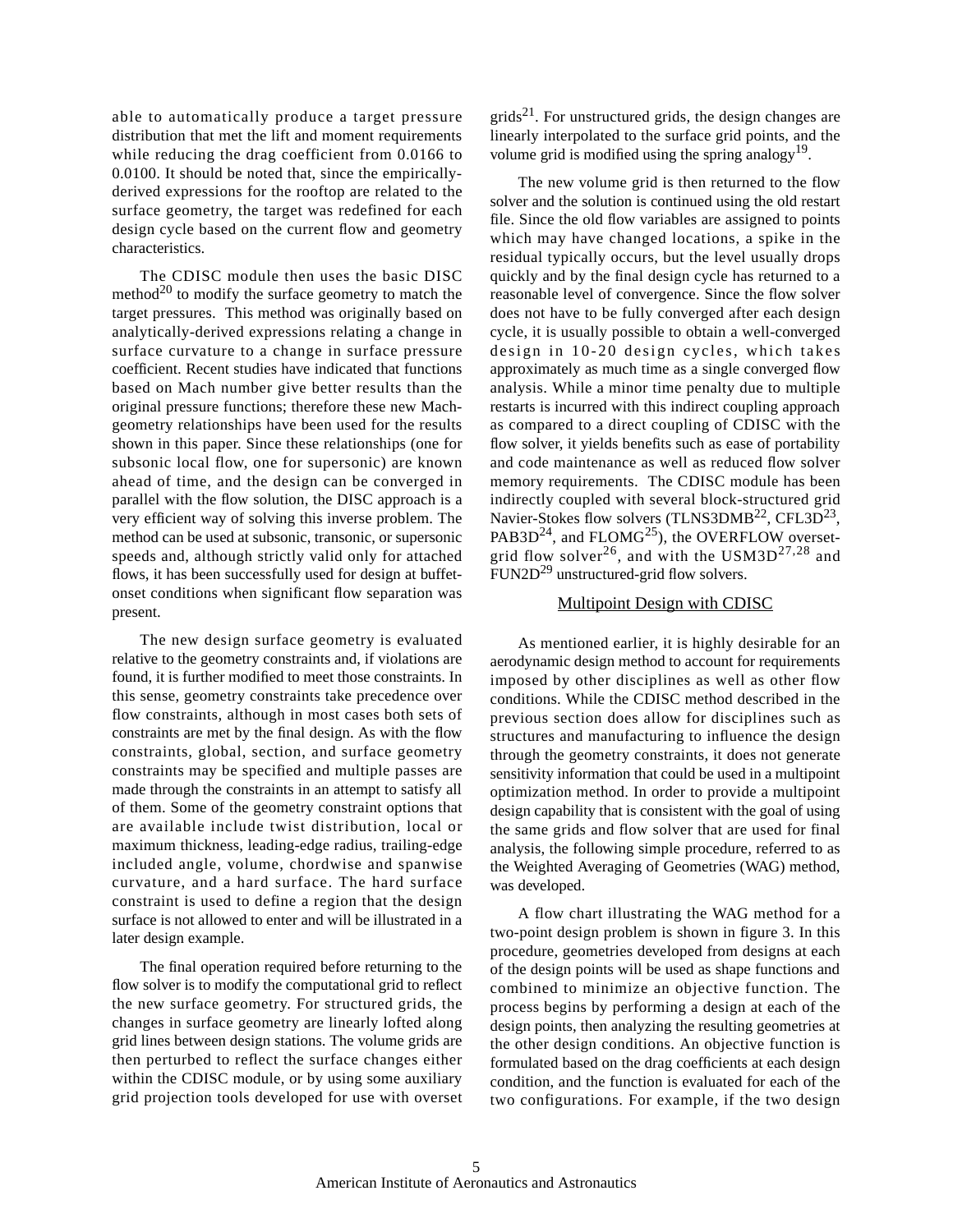points were of equal importance, the objective function for a given configuration would simply be the average of the drag coefficients at the two conditions. At this point, the objective function is known for the two configurations and would indicate which of the two is better for the mission, but there is no information about how to combine the two geometries. A random guess of a geometry weighting factor could be made, but a more accurate estimate can be obtained by assuming a quadratic variation of drag with geometry weighting factor, then computing the value of weighting factor that yields the minimum value of the objective function. The WAG method automatically combines the two geometries using this weighting factor to produce a new surface geometry. The new surface definition is fed into CDISC, which then modifies the volume grid for one of the configurations. This blended configuration is then analyzed at both design conditions, and a new geometry weighting factor is computed. In determining the new factor, the assumption of a quadratic variation of drag with weighting factor is no longer used; instead, a curve-fit procedure is used to estimate a new minimum for the objective function. Convergence is obtained when the new minimum is within a specified tolerance of the previous minimum (typically .02 in weighting factor).

To illustrate the WAG approach, an airfoil has been designed at start-cruise and end-cruise conditions using the FLOMG code. The results are shown in figure 4, where a weighting factor of 0.0 represents the endcruise design geometry and a weighting factor of 1.0 represents the start-cruise geometry. The dashed lines show the assumed quadratic variation of drag away from each design point, and the solid line shows the resulting variation in objective function, which for this case was a 50/50 combination of the drag at the two design conditions. The initial estimate had the minimum objective function occurring at a weighting factor of 0.48, so the start- and end-cruise geometries were blended using this factor and the new configuration was analyzed. The resulting drag values at the start- and endcruise conditions are plotted as a square and triangle, respectively, and indicate that the quadratic estimates were reasonable. The plus sign is the new computed objective function and falls very close to the estimated curve. A new minimum was computed using the additional data and the curve fit procedure, but since it yielded the same weighting factor, no additional multipoint cycles were needed. The combined drag objective function for the multipoint design was reduced by about 2 drag counts over the best of the single point designs.

Because this is such a simple approach, the question arises as to how it would compare with formal multipoint optimization. As part of a cooperative program with what was then the Defense Research Agency (DRA), CDISC-WAG and numerical optimization were both applied to the dual-point design of a generic fighter wing/body configuration<sup>30</sup>. The surface grid used for the TLNS3D/CDISC Euler computations is shown in figure 5. The two design points were  $M=0.9/C_I=0.45$  and  $M=1.6/C_I=0.125$ , which represented mild maneuver conditions at each point. The design was performed on the wing only and thickness, camber, and twist changes were allowed, subject to lift and maximum thickness constraints. Dualpoint designs were performed for a range of missions that varied the weighting on the drag factors from an alltransonic mission to an all-supersonic one.

The results from the two design approaches are shown in figure 6, where the drag at each point is normalized based on the drag of the baseline configuration at those conditions, computed by the flow solver used by each design method. This normalization was done in an attempt to remove discrepancies resulting from the use of different grids and flow solvers. The left end of the curve represents a design for an all-transonic mission, with low transonic drag  $(C_{\text{Dtr}})$ and high-supersonic drag  $(C_{Dss})$ . It can be seen that the two design approaches gave similar results, with CDISC-WAG doing a little better for missions weighted more toward the supersonic design point and the formal multipoint optimization having a slight advantage for transonic missions. The cost of generating the designs was considerably different, however, with the numerical optimization procedure requiring several hundred flow analyses per mission design, whereas CDISC-WAG required the equivalent of 8 flow analyses for the first mission design, and generally only two more analyses for each additional mission.

## Design Applications for Complex Configurations

While the design examples shown so far have illustrated the effectiveness and efficiency of the CDISC and WAG design approaches, they have used simple geometries where the designs could have been accomplished in a reasonable amount of time using optimization. CDISC has been applied to a number of complex configurations using large Navier-Stokes grids as part of either NASA focused programs or company in-house projects. While specific results from these design activities are either limited in distribution or proprietary, some general comments on the performance of CDISC can be made.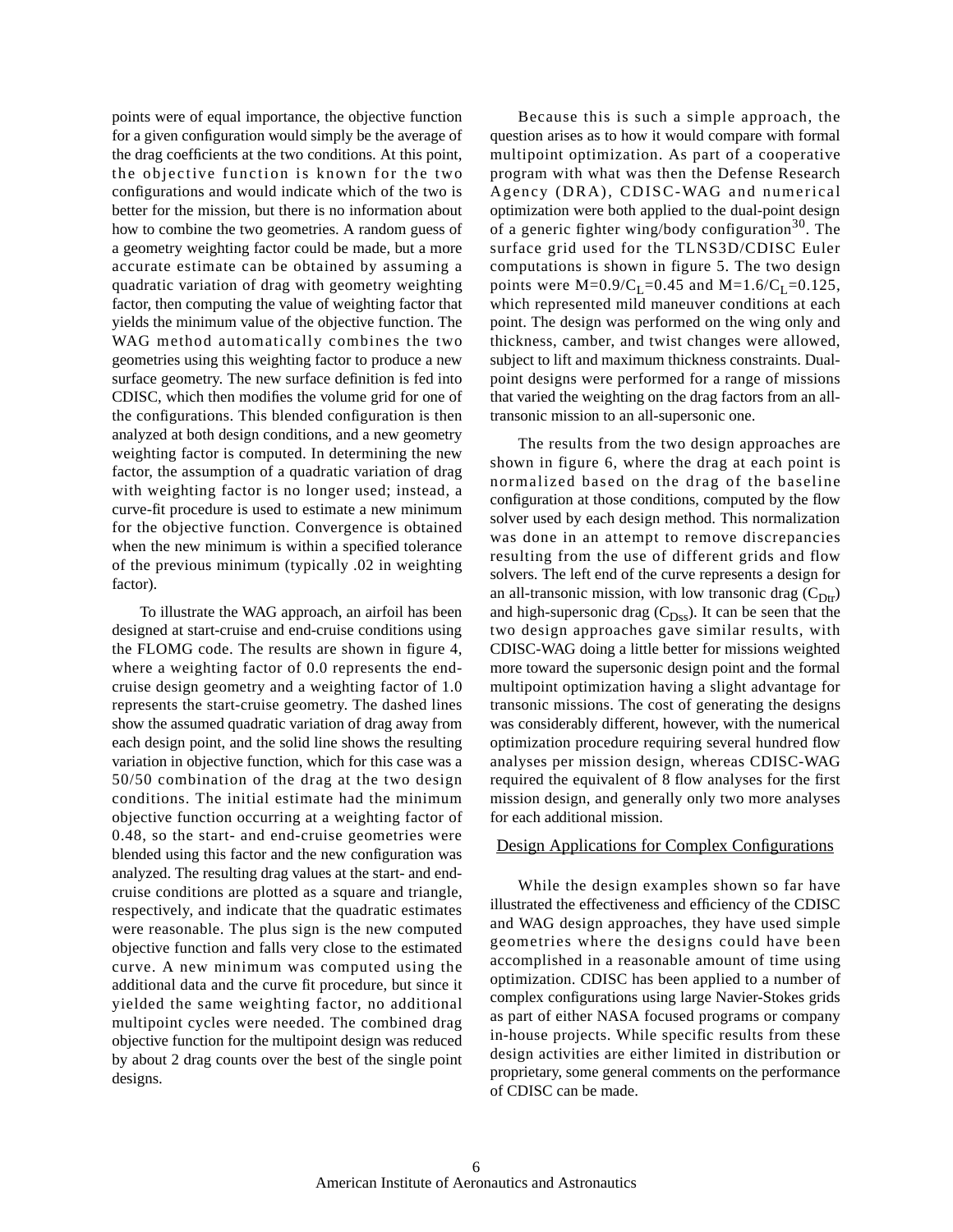As mentioned before, CDISC combined with the OVERFLOW code was used in the design of the MD-XX commercial transport. The designs were performed on wing/body/nacelle grids having over 5 million grid points and required only about 70 percent as much time as the original converged analysis run. The final design reduced the drag at cruise by several counts relative to the baseline wing (which already had good performance), and maintained good off-design characteristics. This CDISC/OVERFLOW system with large viscous grids has also been used by Boeing-Long Beach personnel to work on nacelle integration issues for a Blended Wing Body advanced transport configuration. Significant reductions in wave drag have been obtained and flow separation issues associated with propulsion/airframe integration are currently being addressed. Finally, CDISC with OVERFLOW was applied to a supersonic transport configuration that had already been optimized using a full-potential design method. The OVERFLOW grid had over 13 million grid points and modeled the fuselage, wing, nacelle, and diverters as viscous surfaces. At the supersonic cruise point, CDISC was able to redesign the wing to achieve additional drag reduction, probably because using the Navier-Stokes code allowed the design to be done with the nacelle/diverter shock system accurately modeled. Design at the supersonic cruise point took slightly longer than a converged analysis run, while designs at the transonic cruise point required less time than a flow analysis at that same condition.

#### Design of a Generic Business Jet

To demonstrate the application of the CDISC and WAG design methods to complex configurations, a generic business jet geometry was chosen. This configuration was supplied to NASA by Cessna personnel for the purpose of demonstrating grid generation capabilities and was not necessarily intended to have good aerodynamic performance. The geometry definition included a fuselage, wing, wing fairing, pylon, and flow-through nacelle. The USM3D flow solver was chosen for the design, and an unstructured inviscid grid having about 780,000 cells was generated using the VGRID grid generation code<sup>31</sup>. A viscous unstructured grid having about 1.3 million cells was also generated, but a problem in the USM3D viscous flow solver precluded its use in this exercise. Since viscous effects are very important for correctly modeling the flow over supercritical wings at transonic speeds, the interacted boundary layer (IBL) capability was used. The Euler/IBL approach requires significantly less time and memory than Navier-Stokes computations and would probably be the preferred method for developing the initial configuration anyway, with subsequent Navier-Stokes analysis and re-design done if needed.

The surface grid for the generic business jet is shown in figure 7 (the grid has been mirrored across the symmetry plane to show the whole configuration). The objective of the following designs was to reduce the cruise drag of the aircraft while maintaining various flow and geometry constraints. No design conditions were supplied with the generic business jet geometry, so two cruise design points were selected based in the leading-edge sweep of 15 degrees and airfoil thicknessto-chord ratios ranging from about 0.15 at the root to 0.10 at the tip. The primary design point was M=0.75/  $C_I = 0.48$  and the secondary design point was M=0.78/  $C_I = 0.42$ .

The usual design approach with CDISC is to obtain an initial analysis of the baseline configuration, then evaluate the potential for reducing the induced, wave, and viscous drag components. A solution was obtained for the baseline configuration at the primary design point, converging about 3 orders of magnitude and requiring about 2.6 hours of CPU time and about 140 MW of memory on a Cray C-90. The resulting local Mach number contours are shown in figure 8. A moderate shock can be seen on the wing, with strong shocks present on top of the fuselage just aft of the canopy and on the aft fuselage in the vicinity of the pylon and nacelle. This would imply that reductions in wave drag could probably be obtained. An examination of the spanload indicated that it was already close to elliptical and that there was little room for improvement in the induced drag. While the Euler/IBL method would not allow direct evaluation of viscous drag problems due to separation, the issue was addressed indirectly by designing for weak shocks and mild recovery gradients on the wing and ensuring that shocks on other components were reduced below M=1.3 to avoid shockinduced separation.

#### Single-Point Wing Designs

The first design exercise attempted to reduce the wing drag at the primary design point by using the optimum rooftop constraint shown earlier, along with other constraints to maintain the section lift and pitching-moment coefficients of the baseline wing. In addition to these flow constraints, geometry constraints were imposed to retain the original maximum thickness and thickness at two spar locations  $(x/c=0.3$  and 0.7), along with a leading-edge radius that is at least 90 percent of the original value. In addition, a manufacturing constraint that the wing thickness be at least 10 percent of the distance from the trailing edge (e.g., the wing must be at least one inch thick at a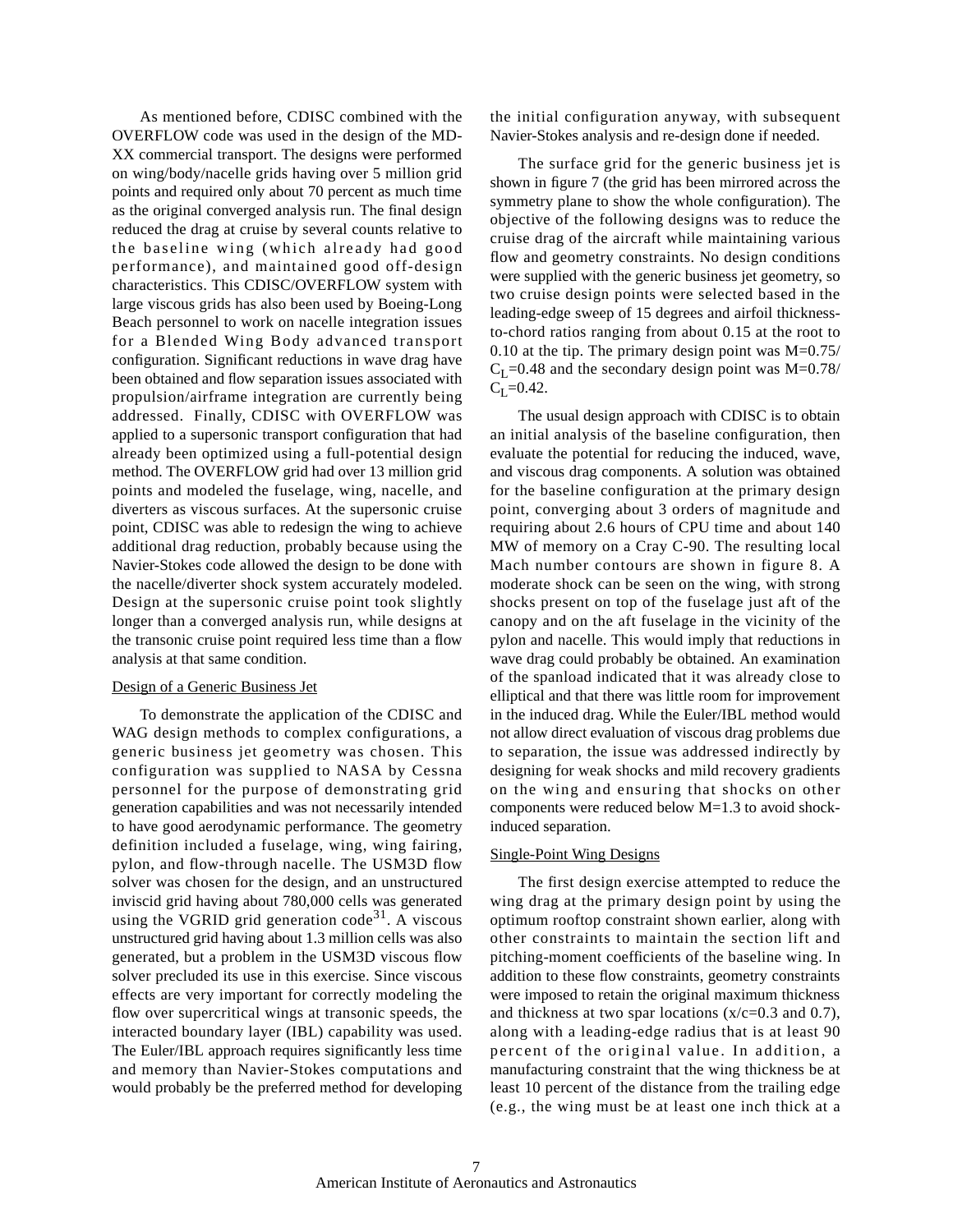location ten inches ahead of the trailing edge) was enforced from the trailing edge forward to the rear spar. The CDISC method was run for 20 design cycles and required about 2.0 hours. The resulting pressure distributions and airfoils at semispan locations of 0.4 and 0.8 are shown in figure 9. The design pressures match the rooftop targets very well and have reduced shock strengths and recovery gradients at both stations. These results were obtained with very minor changes to the airfoil sections and all of the constraints were met.

The convergence history for the initial baseline analysis and subsequent wing design is shown in figure 10. The sharp spike in the residual at 50 iterations marks the beginning of the boundary layer interaction, followed by steady convergence to the required level at 300 iterations. At this point, the design was initiated, and all three parameters in the figure change significantly. By the end of the design, however, the minimum residual has returned to its former level and the desired lift level has been recovered. The drag, though still showing some small oscillations, indicates a reduction of about 11 counts relative to the baseline. Note that all drag values given in this paper have been corrected to account for small variations in lift between the designs and the original baseline.

The same set of flow and geometry constraints was then applied to the wing at the secondary design point of  $M=0.78$  and  $C_L=0.42$ . The wing shocks were somewhat stronger at this condition as shown in figure 11. CDISC was able to reduce the upper surface shock strengths within the confines of the flow and geometry constraints and achieved a drag reduction of just over 12 counts. While it is probably possible to achieve a greater drag reduction at this specific design condition, the optimum rooftop constraint was purposely formulated to generate target pressures that would also have good off-design performance. The weak shock on the lower surface at the inboard station (figure 11a) was increased slightly in strength, and though the increase in wave drag was insignificant, it could be of concern relative to separation and would have to eventually be evaluated using a Navier-Stokes calculation.

Having obtained satisfactory designs at each of the cruise design points, the WAG multipoint design method was then applied. A mission was arbitrarily assumed that would assign equal weightings to the drag at each design point. For this exercise, the WAG method was modified slightly. Instead of simply using the total drag for each configuration at each design condition to determine the geometry weighting factors, the section drag at each spanwise design station was used. This allowed a spanwise variation in weighting factor and thus greater flexibility in reducing the combined drag objective function. Two approaches to computing the section drag were tried: simple pressure integration and a wave drag estimation technique similar to the one described in reference 16. The latter approach produced results that were more consistent with trends based on total drag values from USM3D, so it was selected for this study.

The two design geometries were run at the opposite design conditions and, by using the restart files from the designs at those conditions, required only 150 flow solver iterations to reach convergence. The design and analysis results were then fed into the WAG module, which computed the wave drag values and determined geometry weighting factors at each of the ten design stations on the wing. The weighting factors varied, but in general tended to use more of the  $M=0.78$  design airfoils. The new geometry was analyzed at both design conditions and the resulting drag coefficients are plotted in figure 12, along with values for the baseline and the point designs. The multipoint design shows a consistent drag reduction relative to the baseline at both design points. The combined drag objective functions for the baseline, M=0.75 design, M=0.78 design, and multipoint design are 0.0236, 0.0232, 0.0229, and 0.0228, respectively. It can be seen that, in spite of the poor off-design performance of the M=0.75 configuration, all of the designs had better multipoint performance than the baseline. The M=0.78 design had performance very similar to the multipoint design as might be expected from the weighting factors.

The pressure distributions for the three designs at the two design conditions are shown in figure 13 and 14. At the lower design Mach number (figure 13), both the M=0.78 and multipoint designs have a mild double shock pattern, but the primary shock for the multipoint design is weaker at each station. At the higher design Mach number (figure 14), the multipoint design has slightly stronger shocks than the M=0.78 design, but they are considerably weaker than the shocks for the M=0.75 design, which had higher drag than the baseline at this condition.

A second cycle through the WAG method produced slightly different weighting factors, but did not improve the objective function. This approach that allows spanwise variation of the weighting factors is still under development, but in this case it seemed to produce a good multipoint design at the additional cost of about 2 full analysis runs after the 2 point designs were obtained.

## Canopy design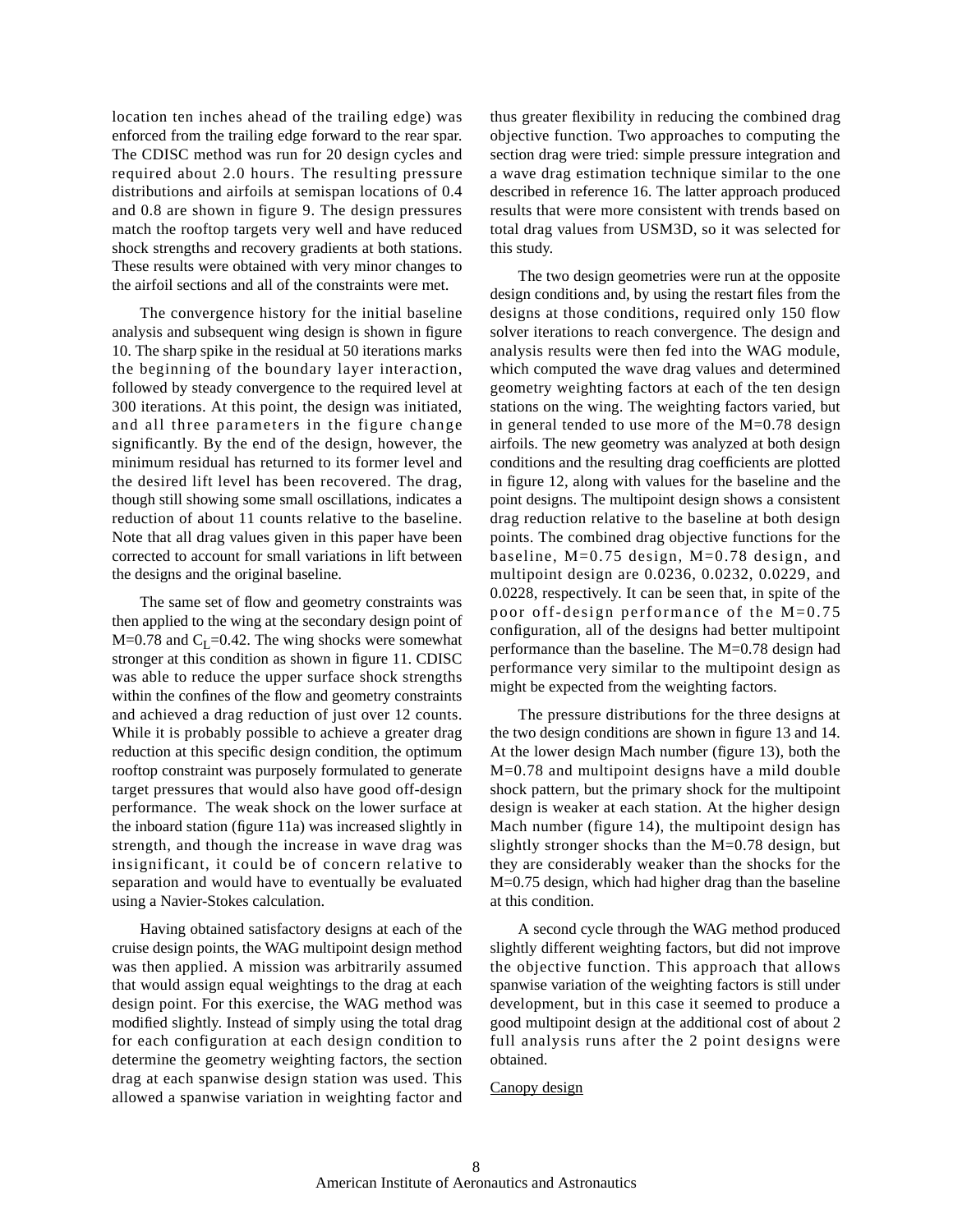With a reasonable wing design in hand, attention was then turned to the other regions on the aircraft with strong shocks. For all of the design cases that follow, the multipoint design configuration, run at the primary (M=0.75) design point, served as the baseline. Referring back to figure 8, a strong shock can be seen just aft of the canopy along the crown of the fuselage. To reduce the strength of this shock, a single flow constraint that limits the local Mach number to 1.1 was imposed. In the absence of any other constraints, this would have been an easy goal to achieve. In order to make the exercise more realistic, the following constraints were arbitrarily imposed: first, the nose geometry was fixed, assuming that it houses avionic equipment; second, an internal hard surface constraint was defined to simulate a cockpit space requirement; and finally, the aft end of the design region was fixed just beyond the canopy to minimize the impact on the constant fuselage cross-sections that follow. Additional smoothing of the design region beyond what is normally done in CDISC was included to ensure a smooth transition into the fixed portions of the fuselage.

Mach number contours for a view looking down on the canopy area are shown in figure 15, with the right half of the fuselage representing the baseline flow and the left half showing the results after 20 design cycles. The contours highlighted as dark lines begin at  $M=1.20$ and increase in increments of 0.1. It can be seen that the design has reduced the extent and magnitude of the flow acceleration over the canopy, pulling the maximum Mach number below 1.3, which should help prevent separation. Pressure coefficients along the crown line are shown in figure 16, with the actual design region extending from  $x/c=0.15$  to  $x/c=0.60$  on the plot. The peak Mach number ahead of the shock near the middle of the design region has been reduced significantly, but could not achieve the target pressures because of the geometry constraints. In particular, the cockpit space constraint, shown by the dash-dot line, can be seen to be active. In spite of these limitations, the new design reduced the drag of the configuration by about 28 counts, with no significant change to the lift and pitching moment. While this is considerably greater than the drag reduction obtained on the wing, it is likely that a baseline configuration in a real design exercise would have better performance and the improvement through design would be less. The reduction in shock strength, along with the softened compression region near the beginning of the windshield, should have a favorable impact on the any flow separation occurring in this area.

#### Aft-fuselage design

The final design exercise in this study addressed the shocks in the aft-fuselage/pylon/nacelle area. A close-up view of the Mach contours in this area (figure 17) reveals strong shocks on the fuselage near the trailingedge of the wing where the afterbody closure begins. This includes a shock in the channel between the fuselage, pylon, and nacelle, where local Mach numbers exceed the separation criteria of  $M=1.3$ . This design focused on the channel region and was done in two stages in order to assess what component, if any, had a dominant influence on the flow expansion and shock. The first stage involved a local redesign of the fuselage with a flow constraint limiting the local Mach number to less than 1.1, as was done for the canopy design. For this case, however there was no hard surface constraint, so that the fuselage could change as much as required. This design was somewhat slower to converge than the wing design cases, requiring 25 design cycles and taking about the same amount of time as the original analysisonly run. A second design was then done, using similar constraints on the inboard side of the nacelle, while allowing the fuselage design to continue to adjust to the changing channel flow. For both of these designs, the pylon airfoil sections and chord lengths were kept fixed, but the planform could change based on the new spanwise locations of the pylon/fuselage and pylon/ nacelle intersections.

The Mach contours for the final design case are shown in figure 18. The local Mach numbers on the fuselage just under the pylon and on the pylon itself have been reduced well below the separation criteria. Even though the design region did not extend down into the high-Mach contours just above the wing trailing edge, the flow in this area also benefited from the fuselage modifications made above it. Figure 19 shows the baseline and final design pressure distributions and geometries along a waterline on the fuselage just below the pylon. The strong shock was essentially eliminated, but this required a fairly large geometry change. Obviously, constraints on internal volume or surface curvature may prevent such a modification, and the multipoint performance would have to be evaluated, but CDISC was able to reduce the drag by 17 counts in this case.

For a station on the nacelle just below the pylon (figure 20), the shock near  $x/c = 0.4$  was reduced, but the leading-edge peak was strengthened enough to cause a shock to form ahead of the beginning of the design region  $(x/c=0.16)$ . This would explain why the second design achieved very little additional drag reduction beyond the 17 counts obtained with just the fuselage design. Being able to design all the way to the leading edge would probably provide the opportunity for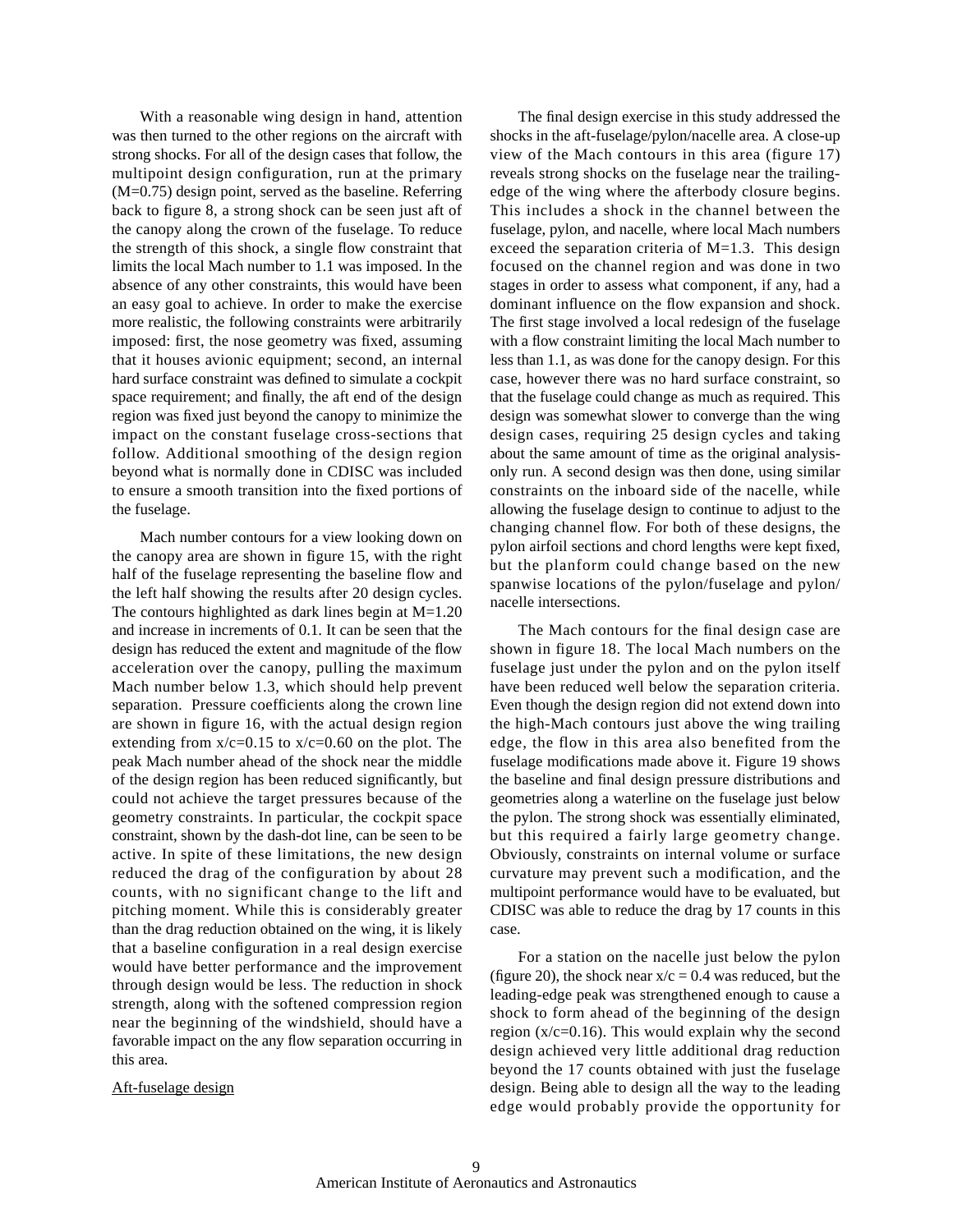additional performance improvements, but constraints on leading-edge radius and internal hardware would have to be included. It should also be noted that the nacelle design was limited to the inboard side near the pylon, and that the issue of nacelle symmetry would have to be addressed.

Although the pylon was not designed in this exercise, the pressure distribution and geometry at a station about midway between the fuselage and nacelle is shown in figure 21. The strong shock on the lower surface and the moderate shock on the upper surface have both been weakened as a result of the design of the channel between the fuselage and nacelle. The mismatch in shock strengths would indicate that some additional drag reduction could be achieved by recambering the pylon.

The performance of the multipoint-wing, canopy and aft-fuselage/nacelle designs relative to the baseline configuration is shown in figure 22 for both design conditions. The cumulative result of these designs at the primary  $(M=0.75)$  design point was a reduction in the inviscid drag of more than 53 counts, or about 23 percent, relative to the baseline. An even larger benefit of about 61 drag counts was obained at the second design point, even though the wing was the only component designed at both conditions. As stated earlier, these are probably larger improvements than might normally be expected when starting from a more refined baseline. The effects of viscosity, in particular flow separation, would also still have to be evaluated using Navier-Stokes analysis, but all of the design changes that were made would be expected to have a beneficial effect on the viscous drag component as well.

# Concluding Remarks

As aerospace and other industries push for an edge in an increasingly competitive global market, the role of CFD in the aerodynamic design process will continue to increase. The desire to model the flow about more complete configurations at a variety of flow conditions will continue to push the state-of-the-art toward viscous analysis on large grids. The examples in this paper have shown that, with the CDISC and WAG design methods, it is possible to do constrained multipoint design on a configuration using the same large grids as used for analysis, and to do so with run times that are essentially the same as an analysis-only run. The modular approach to CDISC has allowed it to be coupled with a variety of flow solvers and gridding approaches, and thus provides the option of choosing an analysis method that is already part of a company's inventory and that can most easily meet the modeling requirements.

As a final note, while CDISC cannot replace optimization in cases where the relationships between geometry changes, flow physics and improved performance are not understood, it appears to be a very efficient and effective approach when they are understood. It would seem that the roles of the two approaches are therefore complementary, with optimization helping to build a knowledge base that could be efficiently applied by a method like CDISC. As work continues to make both approaches more efficient, effective and user-friendly, the goal of viscous design of full configurations, even at high-lift conditions with all surfaces deployed, will become a reality.

# Acknowledgments

The author would like to thank Dr. Paresh Parikh of Paragon Research Associates, Inc. and Javier Garriz of ViGYAN, Inc. for supplying the grids, other files, and advice needed for running the generic business jet case in the unstructured grid flow solver.

## References

<sup>1</sup>Jameson, Antony: Re-Engineering the Design Process through Computation. AIAA-97-0641, 1997.

 $^{2}$ Jou, W.H.; Huffman, W.P.; Young, D.P.; Melvin, R.G.; Bieterman, M.B.; Hilmes, C.L.; and Johnson, F.T.: Practical Considerations in Aerodynamic Design Optimization. AIAA-95-1730-CP, 1995.

<sup>3</sup>Cao, H.V.; and Blom, G.A.: Navier-Stokes/Genetic Optimization of Multi-Element Airfoils. AIAA-96- 2487, 1996.

<sup>4</sup>Foster, Norman F.; and Dulikravich, George S.: Three-Dimensional Optimization Using Genetic Evolution and Gradient Search Algorithms. AIAA-96-0555, 1996.

5Ogot, Madara; Aly, Sherif; Pelz, Richard B.; Marconi, Frank; and Siclari, Michael: Stochastic Versus Gradientbased Optimizers for CFD Design. AIAA-96-0332, 1996.

<sup>6</sup>Hicks, R.: Wing Design by Numerical Optimization. AIAA-77-1247, 1977.

 $7$ Chang, I-Chung; Torres, Francisco J.; and van Dam, C. P.: Wing Design Code Using Three-Dimensional Euler Equations and Optimization. AIAA-91-3190, 1991.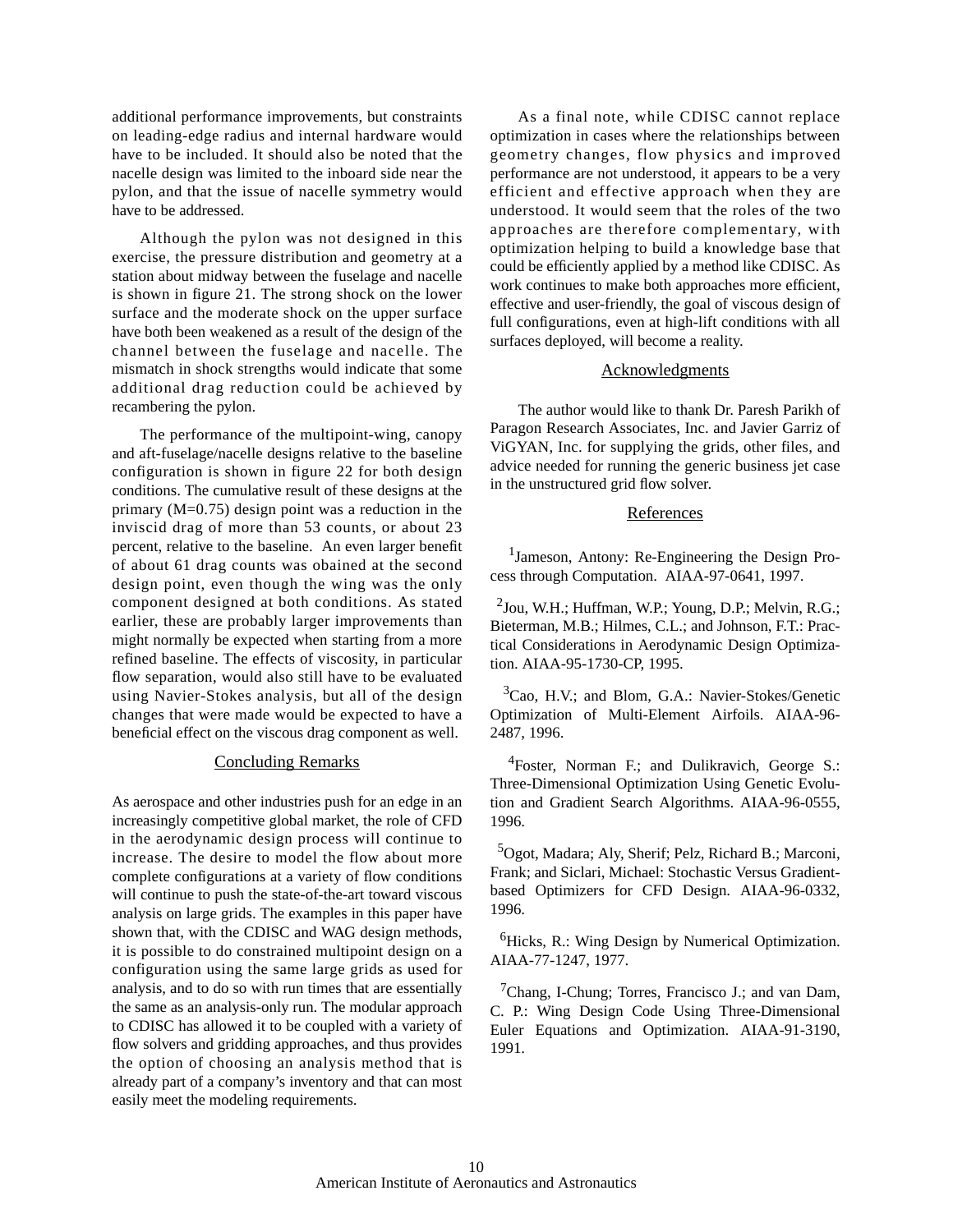8Reuther, J.; Cliff, S.; Hicks, R.; and van Dam, C.P.: Practical design optimization of wing/body configurations using the Euler equations. AIAA-92-2633, 1992.

<sup>9</sup>Huffman, W.P.; Melvin, R.G.; Young, D.P.; Johnson, F.T.; Bussoletti, J.E.; Bieterman, M.B.; and Hilmes, Craig L.: Practical Design and Optimization in Computational Fluid Dynamics. AIAA-93-3111, 1993.

10Burgreen, Greg W.; and Baysal, Oktay: Three-Dimensional Aerodynamic Shape Optimization of Wings Using Sensitivity Analysis. AIAA-94-0094, 1994.

<sup>11</sup>Hou, G.J.-W.; Maroju, V.; Taylor, A.C.; Korivi, V.M.; and Newman, P.A.: Transonic Turbulent Airfoil Design Optimization with Automatic Differentiation in Incremental Iterative Forms. AIAA-95-1692, 1995.

12Reuther, J.; Alonzo, J.J.; Vassberg, J.C.; Jameson, A.; and Martinelli, L.: An Efficient Multiblock Method for Aerodynamic Analysis and Design on Distributed Memory Systems. AIAA-97-1893, 1997.

13Reuther, J.; Jameson, A.; Alonso, J.J.; Rimlinger, M.J.; and Saunders, D.: Constrained Multipoint Aerodynamic Shape Optimization Using an Adjoint Formulation and Parallel Computers. AIAA-97-0103, 1997.

14Jameson, A.; Pierce, N.A.; Martinelli, L.: Optimum Aerodynamic Design using the Navier-Stokes Equations. AIAA-97-0101, 1997.

 15Anderson, W. Kyle; and Venkatakrishnan, V.: Aerodynamic Design Optimization on Unstructured Grids with a Continuous Adjoint Formulation. AIAA-97- 0643, 1997.

<sup>16</sup>Campbell, Richard L.: An Approach to Constrained Aerodynamic Design With Application to Airfoils. NASA TP 3260, November, 1992.

 $17$ Campbell, Richard L.: Efficient Constrained Design Using Navier-Stokes Codes. AIAA-95-1808, 1995.

<sup>18</sup>Naik, D.; Krist, S.; Vatsa, V.; Campbell, R.; Buning, P.; and Gea, L.: Inverse Design of Nacelles Using Multiblock Navier-Stokes Codes. AIAA-95-1820, 1995.

<sup>19</sup>Parikh, Paresh: Development of a Modular Aerodynamic Design System based on Unstructured Grids. AIAA-97-0172, 1997.

 $20$ Campbell, Richard L.; and Smith, Leigh A.: A Hybrid Algorithm for Transonic Airfoil and Wing Design. AIAA-87-2552-CP, 1987.

21Chan, William M.; Rogers, Stuart E.; Nash, Steven, M.; and Buning, Pieter G.: Manual for Chimera Grid Tools, Version 0.5. April, 1998. (Available from authors at NASA Ames Research Center, Moffett Field, CA, 94035)

 $22V$ atsa, V. N.; Sanetrik, M. D.; and Parlette, E. B.: Development of a Flexible and Efficient Multigrid-Based Multiblock Flow Solver. AIAA-93-0677, 1993.

<sup>23</sup>Thomas, J.L.; Taylor, S.L.; and Anderson, W.K.: Navier-Stokes Computations of Vortical Flows Over Low Aspect Ratio Wings. AIAA-87-0207, 1987.

 24Abdol-Hamid, K.S.: Application of a Multiblock/ Multizone Code (PAB3D) for the Three-Dimensional Navier-Stokes Equations. AIAA-91-2155, 1991.

 25Swanson, R.C.; and Turkel, E.: Multistage Schemes With Multigrid for Euler and Navier-Stokes Equations - Components and Analysis. NASA TP 3631, August, 1997.

 $^{26}$ Buning, P. G.; Parks, S. J.; Chan, W. M.; and Renze, K. J.: Application of the Chimera Overlapped Grid Scheme to Simulation of Space Shuttle Ascent Flows. Presented at the 4th International Symposium on Computational Fluid Dynamics, Davis, CA, September 9 - 12, 1991.

<sup>27</sup>Frink, N. T.: Assessment of an Unstructured-Grid Method for Predicting 3-D Turbulent Viscous Flows. AIAA-96-0292, 1996.

 $28$ Frink, Neal T.; Pirzadeh, Shahyar; and Parikh, Paresh: An Unstructured-Grid Software System for Solving Complex Aerodynamic Problems. NASA CP-3291, May, 1995.

 29Anderson, W.K.; and Bonhaus, D.L.: An Implicit Upwind Algorithm for Computing Turbulent Flows on Unstructured Grids. Computers and Fluids, Vol. 23, No. 1, 1994, pp. 1-21.

 $30$ Lovell, D.A.; and Doherty, J.J.: Aerodynamic Design of Aerofoils and Wings Using a Constrained Optimisation Method, ICAS-94-2.1.2, 1994.

 31Pirzadeh, S.: Progress Toward a User-Oriented Unstructured Viscous Grid Generator, AIAA-96-0031, 1996.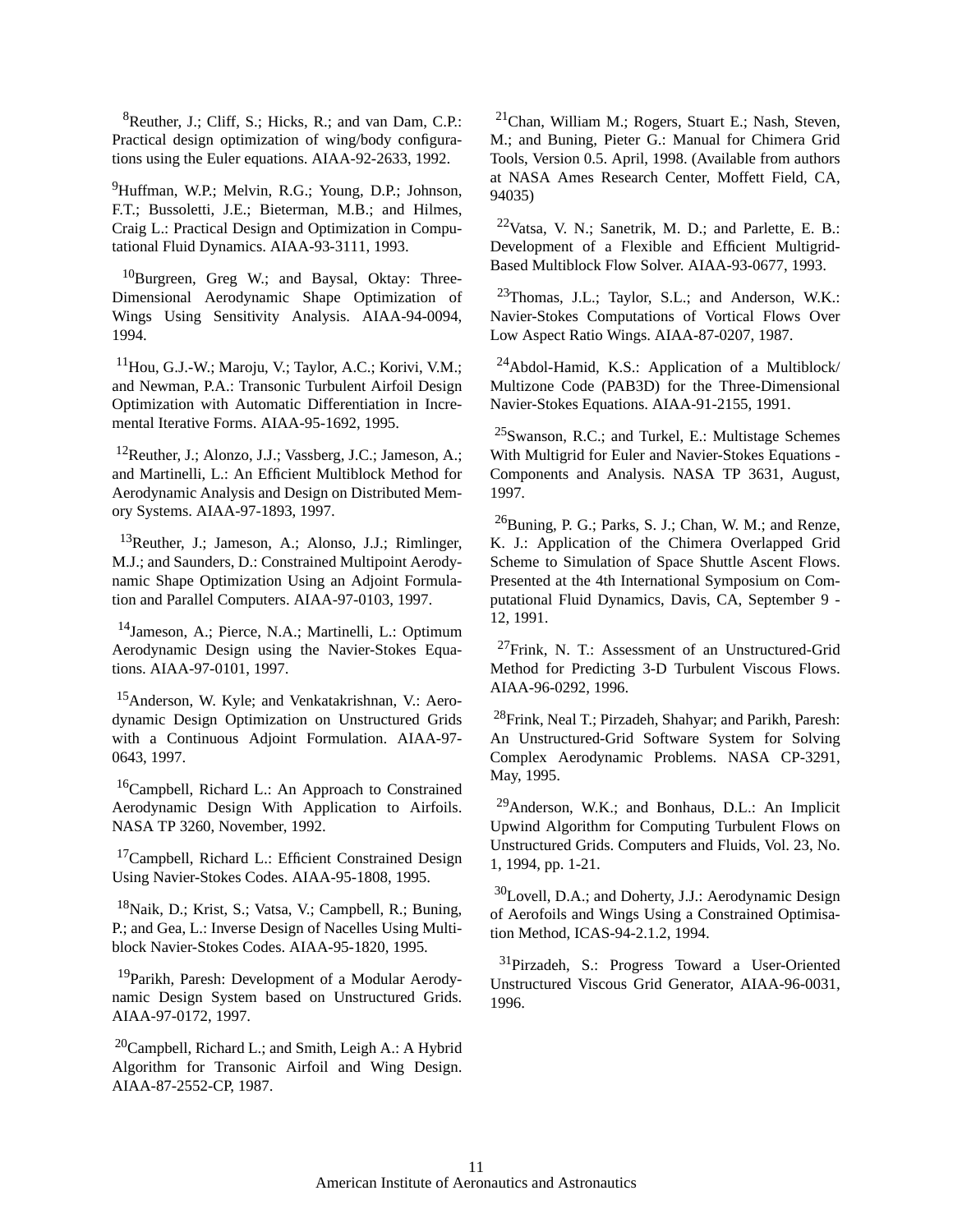

Figure 1. Flow chart of the CDISC design system.



Figure 2. Illustration of the optimum transonic rooftop flow constraint.



Figure 3. Flow chart of the WAG multipoint design method.



Figure 4. Airfoil design results using the WAG method.



Figure 5. Generic fighter surface grid.



Figure 6. Comparison of WAG and optimization results for multipoint design of a generic fighter.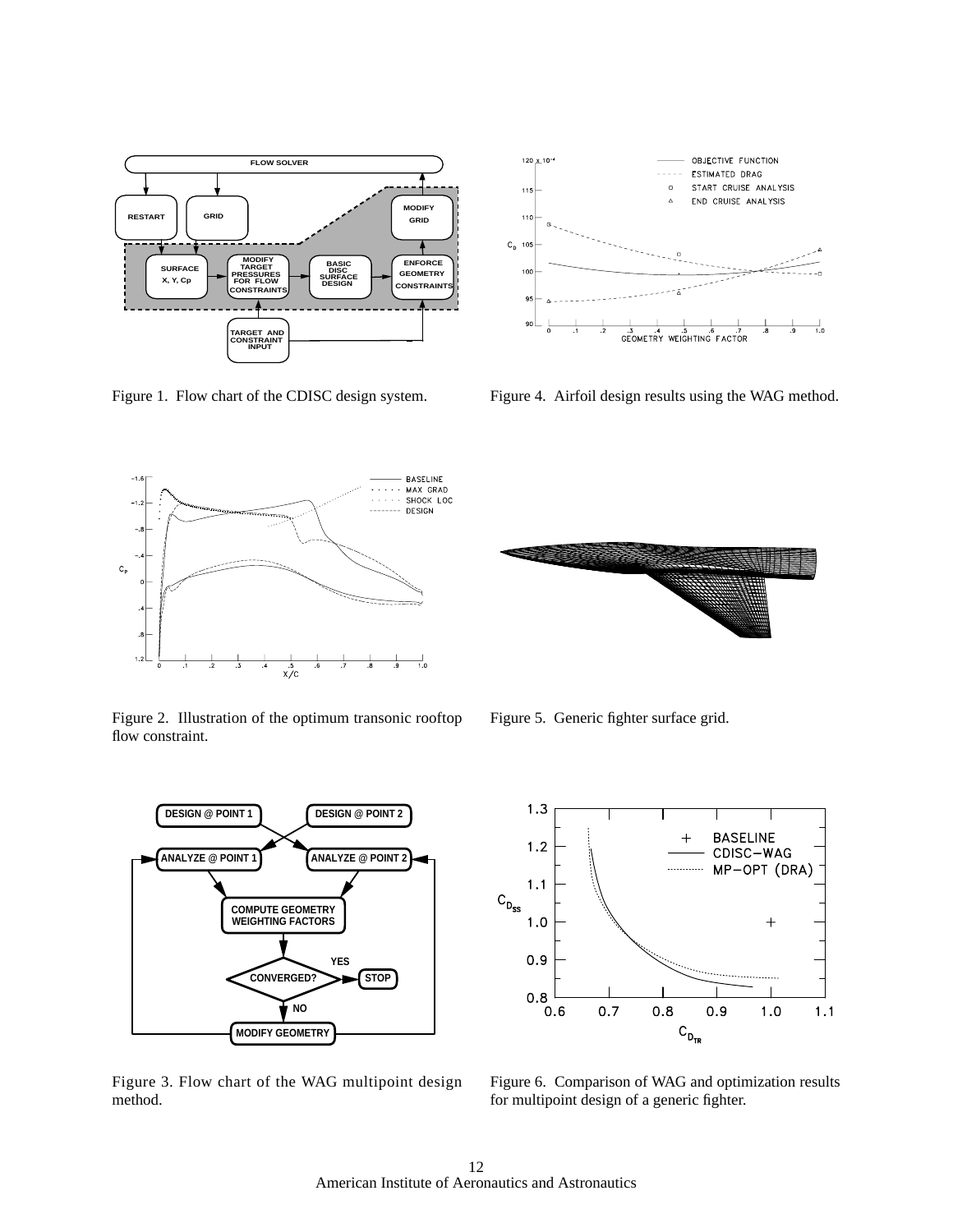

Figure 7. Unstructured surface grid for a generic business jet.





Figure 8. Mach contours for a generic business jet at  $M=0.75, C_L=0.48.$ 



Figure 9. Wing design results at  $M=0.75$ ,  $C_L=0.48$ .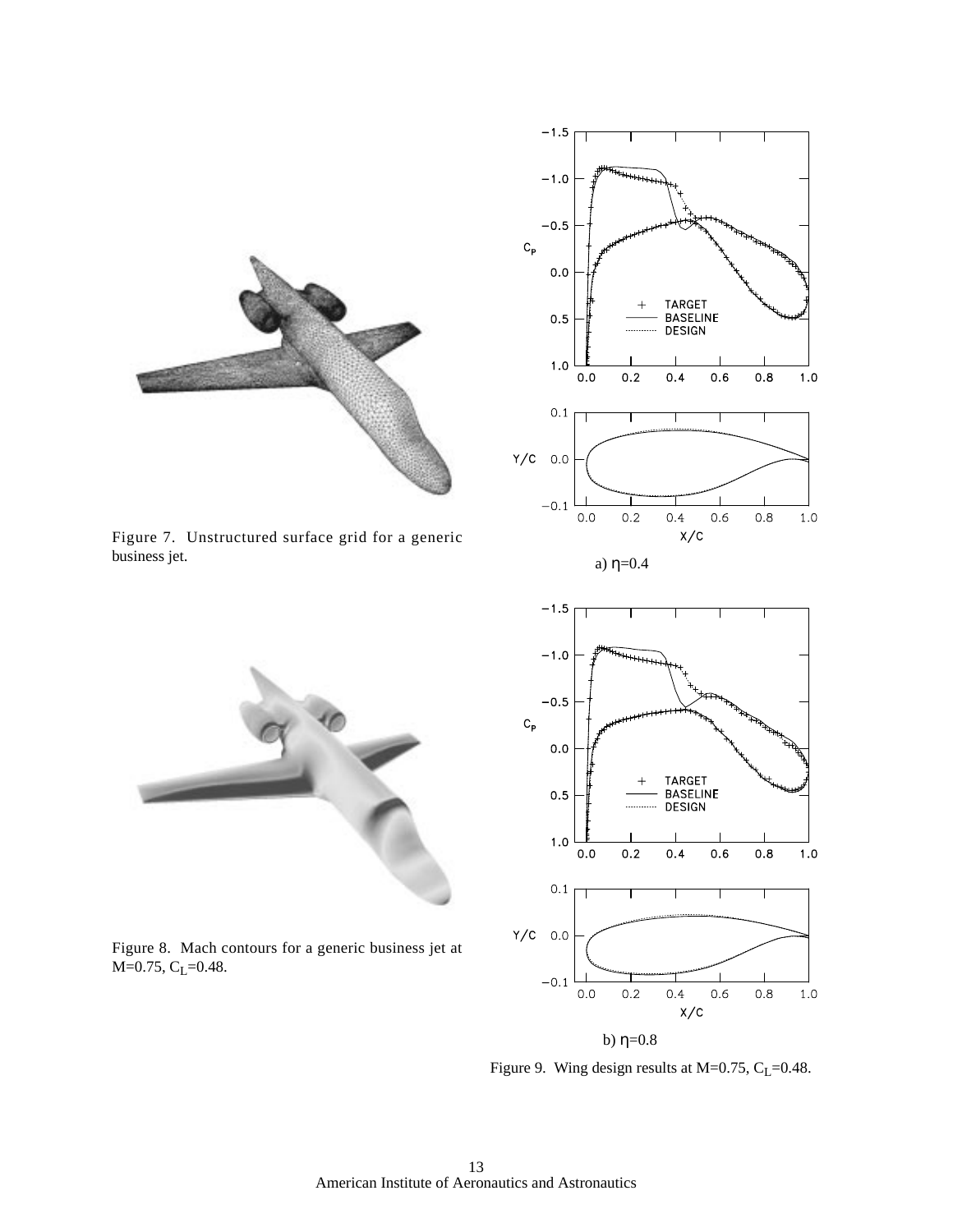

Figure 10. USM3D convergence history for baseline analysis and wing design at  $M=0.75$ ,  $C_L=0.48$ .



Figure 11. Wing Design results at M=0.78,  $C_L$ =0.42.



Figure 11. Concluded.



Figure 12. Comparison of drag coefficients for the baseline, single-point, and multipoint designs.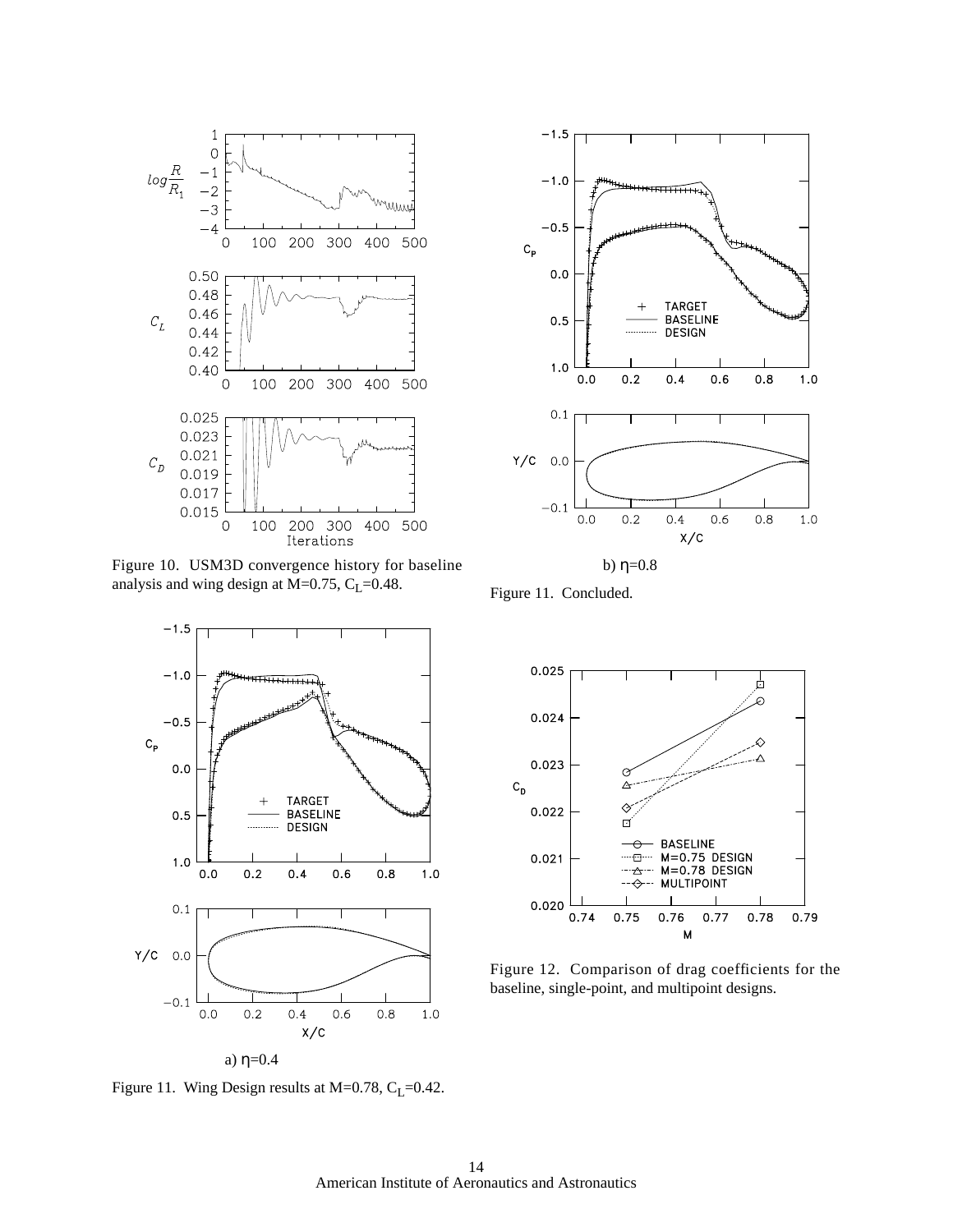





Figure 13. Comparison of single-point and mutlipoint design results at  $M=0.75$ ,  $C_L=0.48$ .

Figure 14. Comparison of single-point and multipoint design results at M=0.78, CL=0.42.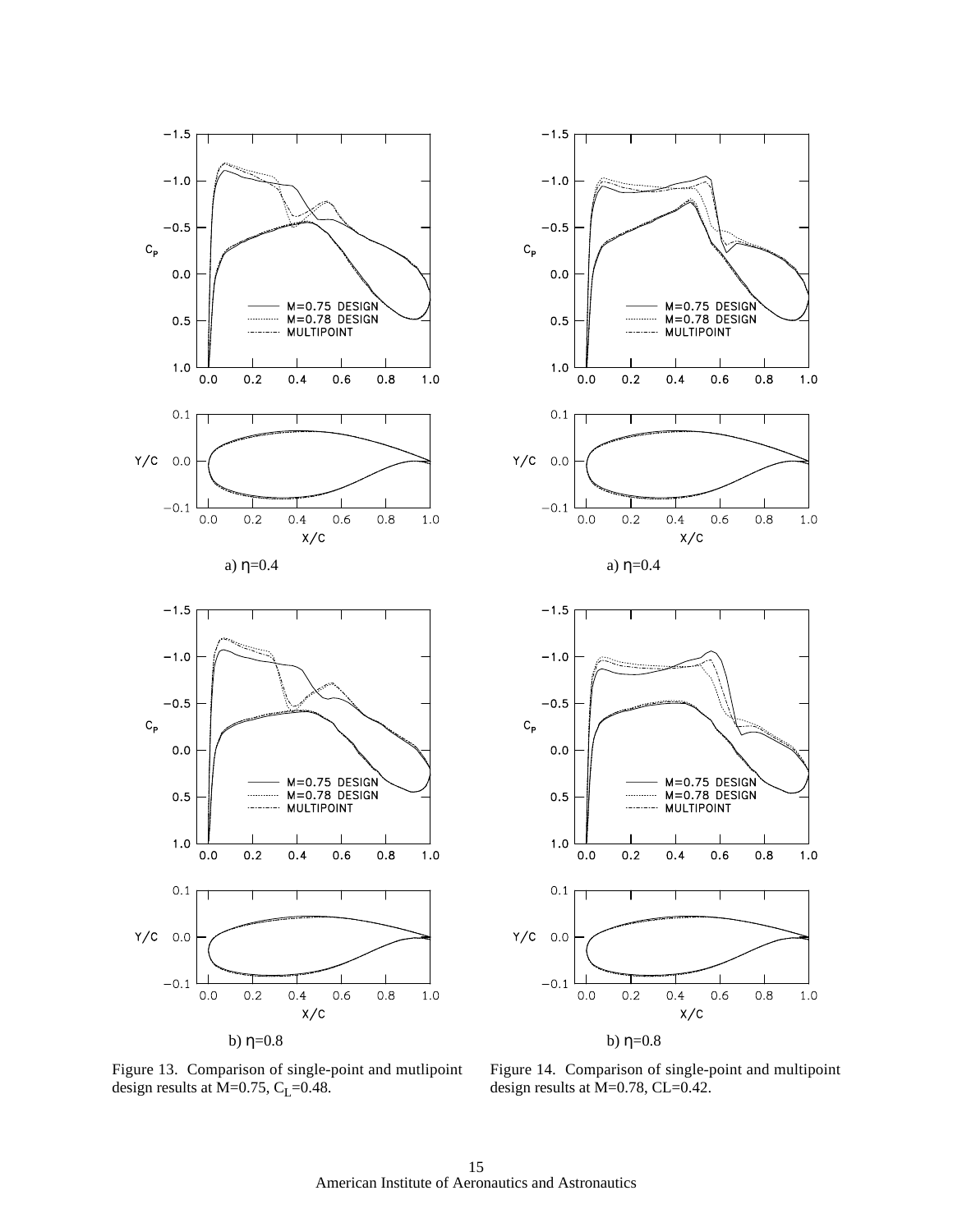





Figure 16. Design results along the crown line in the canopy region at M=0.75,  $C_L$ =0.48.



Figure 17. Mach contours in the aft-fuselage region for the baseline at M=0.75,  $C_L$ =0.48.



Figure 18. Mach contours in the aft-fuselage region for the final design at  $M=0.75$ ,  $C_L=0.48$ .